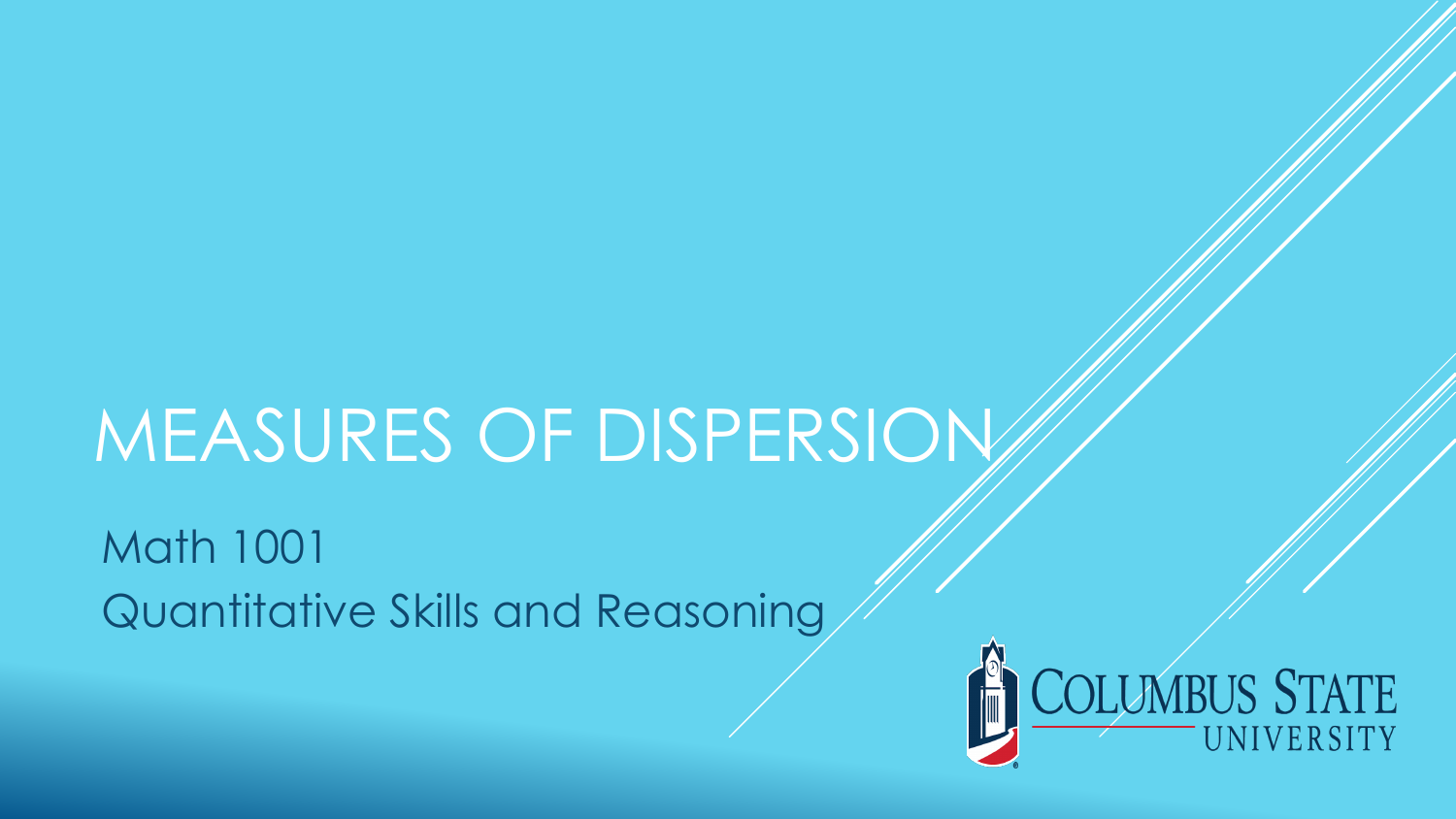### THE STANDARD DEVIATION

- To calculate the standard deviation of *n* numbers, it is helpful to use the following procedure:
	- 1. Determine the mean of the *n* numbers.
	- 2. For each number, calculate the deviation (difference) between the number and the mean of the numbers.
	- 3. Calculate the square of each of the deviations and find the sum of these squared deviations.
	- 4. If the data is a *population*, then divide the sum by *n*. If the data is a *sample*, then divide the sum by *n* – 1.
	- 5. Find the square root of the quotient in Step 4.

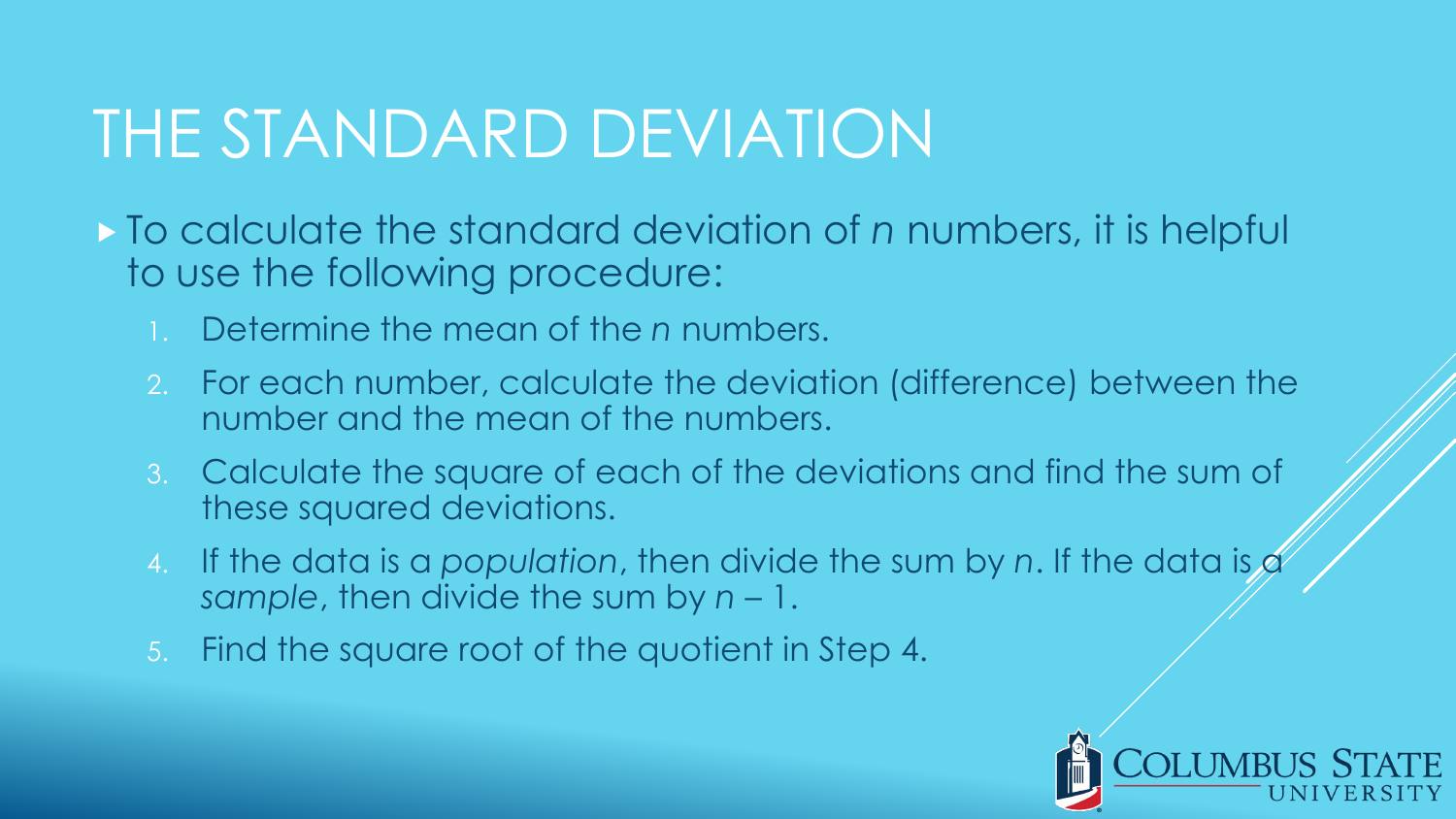# FIND THE STANDARD DEVIATION

- **The following numbers were obtained by sampling a population:** 3, 4, 7, 11, 15
- $\triangleright$  Find the standard deviation of the sample.
- Step 1: Find the mean of the numbers:  $\bar{x} = -\frac{1}{2}$

• Step 2: For each number, calculate the deviation between the number and the mean:

| X. | $\overline{x}-\overline{x}$ |
|----|-----------------------------|
| 3  | $3 - 8 = -5$                |
| 4  | $4 - 8 = -4$                |
| 7  | $7 - 8 = -1$                |
| 11 | $11 - 8 = 3$                |
| 15 | $15 - 8 = 7$                |



=

40

5

 $= 8$ 

 $3 + 4 + 7 + 11 + 15$ 

5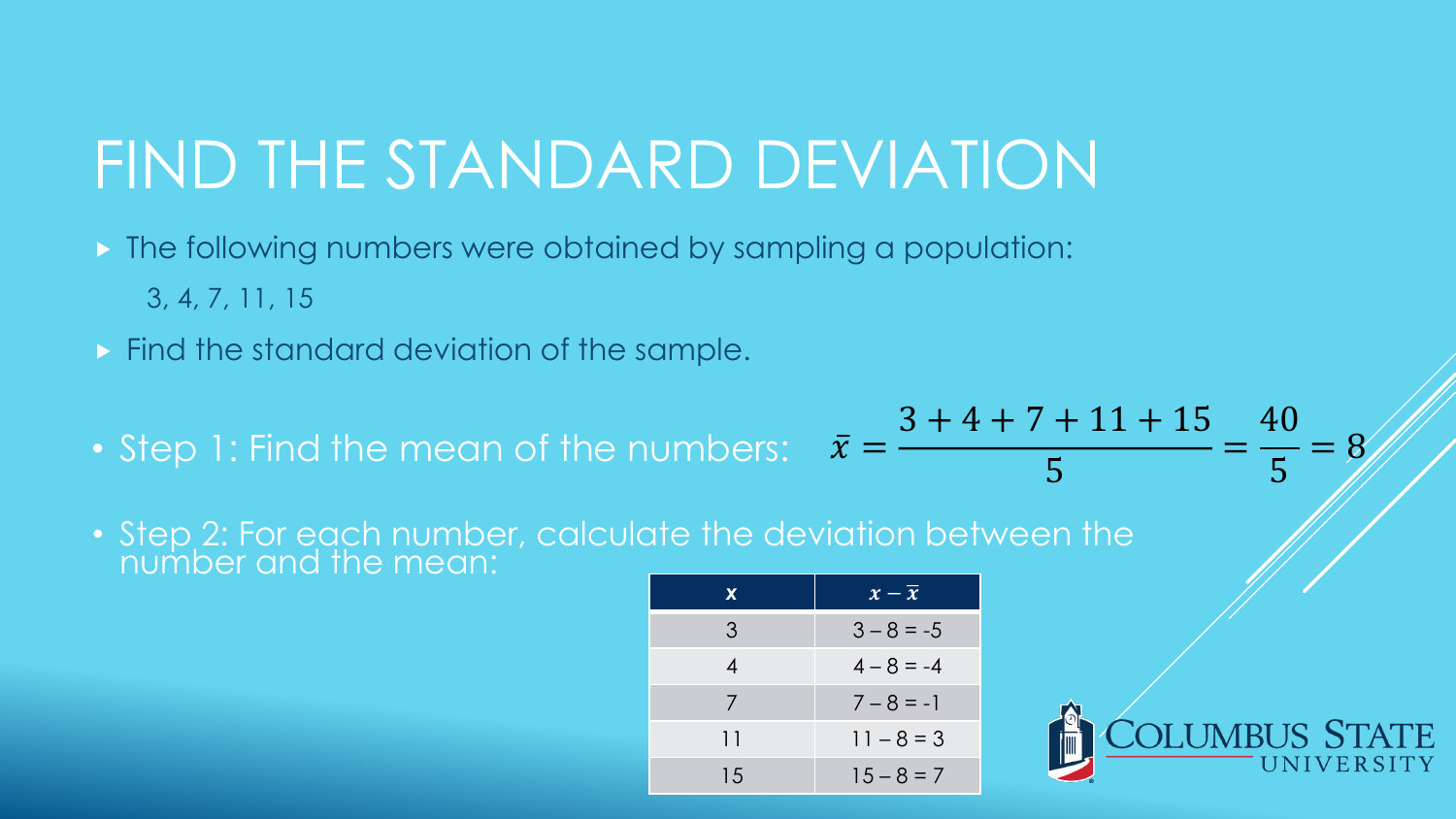#### FIND THE STANDARD DEVIATION

**The following numbers were obtained by sampling a population:** 

100

4

- 3, 4, 7, 11, 15
- $\triangleright$  Find the standard deviation of the sample.
- Step 3: Calculate the square of each of the deviations from Step 2, and find the sum of these squared deviations.

 $= 25$ 

| X   | $\overline{x-\overline{x}}$ | $(x-\overline{x})^2$ |
|-----|-----------------------------|----------------------|
| 3   | $3 - 8 = -5$                | $(-5)^2 = 25$        |
| 4   | $4 - 8 = -4$                | $(-4)^2 = 16$        |
| 7   | $7 - 8 = -1$                | $(-1)^2=1$           |
| 11  | $11 - 8 = 3$                | $(3)^2 = 9$          |
| 15  | $15 - 8 = 7$                | $(7)^2 = 49$         |
| Sum |                             | 100                  |

• Step 4: Because we have a sample of *n =* 5 values, divide the sum 100 by  $n - 1$ , which is  $\mathcal{A}$ 

- Step 5: The standard deviation of the sample is  $s = \sqrt{25}$ .
- The standard deviation is *s* =5.0

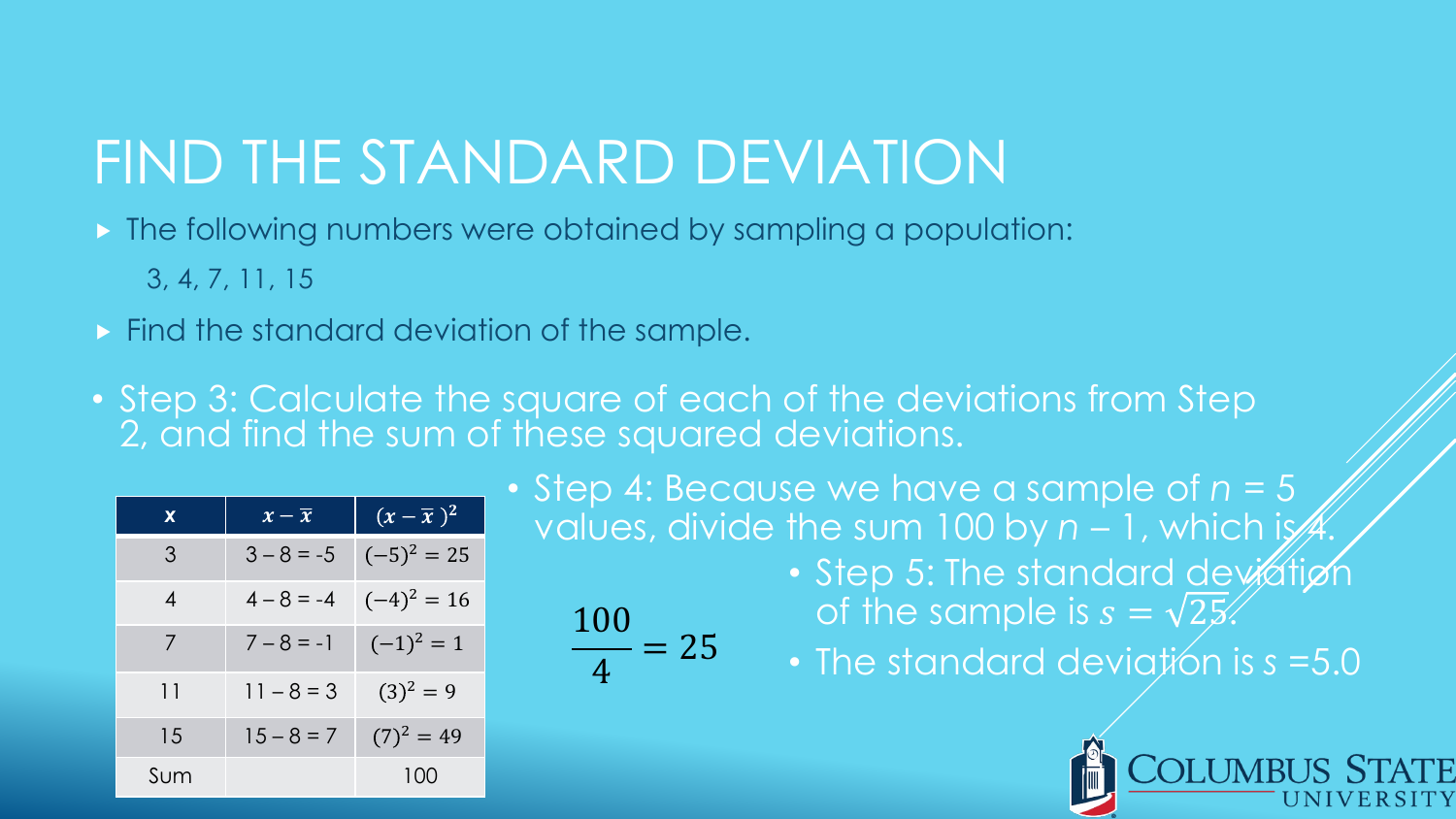- A consumer group has tested a sample of 8 size-D batteries from each of 3 companies.
- **If the results of the tests are shown in the following table.**
- According to these tests, which company produces batteries for which the values representing hours of constant use have the smallest standard deviation?

| <b>Company</b>          | Hours of constant use per<br><b>battery</b> |
|-------------------------|---------------------------------------------|
| $\overline{\mathsf{A}}$ | $6.2, 6.4, 7.1, 5.9, 8.4, 5.2, 7.5, 9.3$    |
| B                       | $6.8, 6.2, 7.2, 5.9, 7.0, 7.4, 7.3, 8.2$    |
|                         | $6.1, 6.6, 7.3, 5.7, 7.1, 7.6, 7.1, 8.5$    |

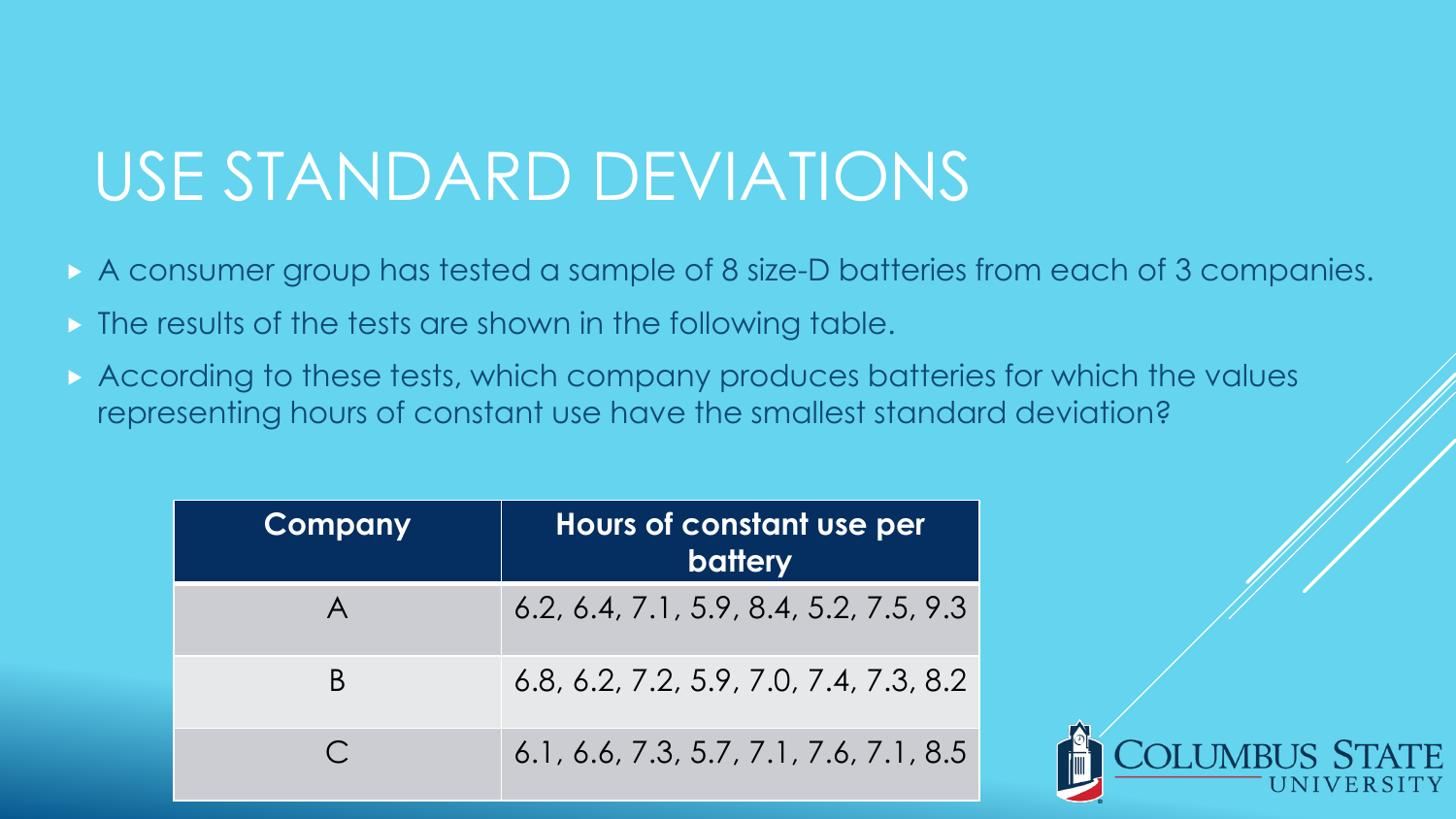| <b>Company</b> | Hours of constant use per battery        |
|----------------|------------------------------------------|
|                | $6.2, 6.4, 7.1, 5.9, 8.4, 5.2, 7.5, 9.3$ |
|                | $6.8, 6.2, 7.2, 5.9, 7.0, 7.4, 7.3, 8.2$ |
|                | $6.1, 6.6, 7.3, 5.7, 7.1, 7.6, 7.1, 8.5$ |

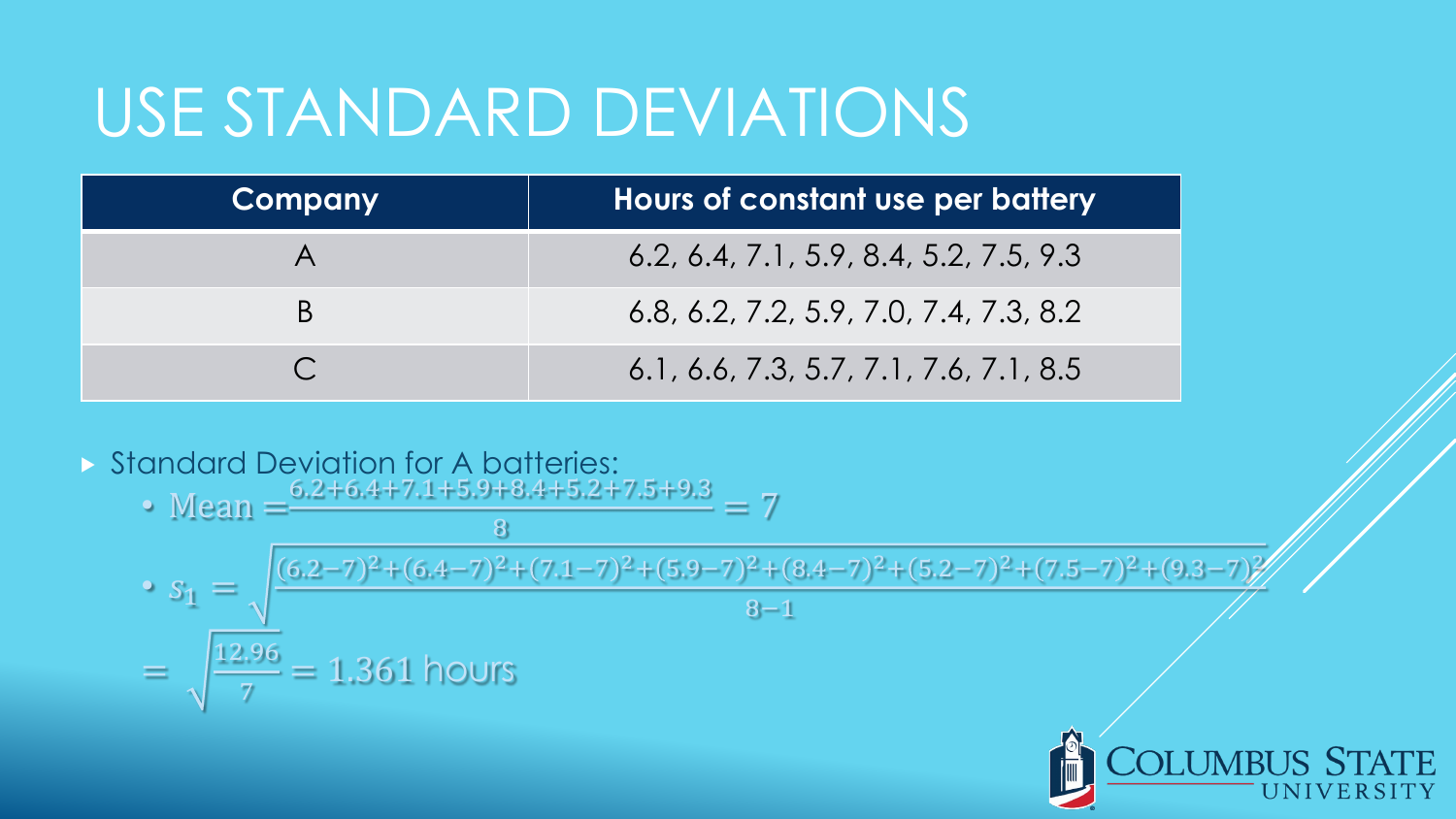| <b>Company</b> | Hours of constant use per battery        |
|----------------|------------------------------------------|
|                | 6.1, 6.5, 7.1, 5.9, 8.3, 5.3, 7.5, 9.3   |
| B              | $6.8, 6.2, 7.2, 5.9, 7.0, 7.4, 7.3, 8.2$ |
|                | $6.1, 6.6, 7.3, 5.7, 7.1, 7.6, 7.1, 8.5$ |

Standard Deviation for B batteries:

• Mean = 
$$
\frac{6.8 + 6.2 + 7.2 + 5.9 + 7.0 + 7.4 + 7.3 + 8.2}{8} = 7
$$
  
\n• 
$$
s_1 = \sqrt{\frac{(6.8 - 7)^2 + (6.2 - 7)^2 + (7.2 - 7)^2 + (5.9 - 7)^2 + (7.0 - 7)^2 + (7.4 - 7)^2 + (7.3 - 7)^2 + (8.2 - 7)^2}{7}}
$$
  
\n=  $\sqrt{\frac{3.62}{7}}$  = 0.719 hours

**COLUMBUS STATE** 

**TY**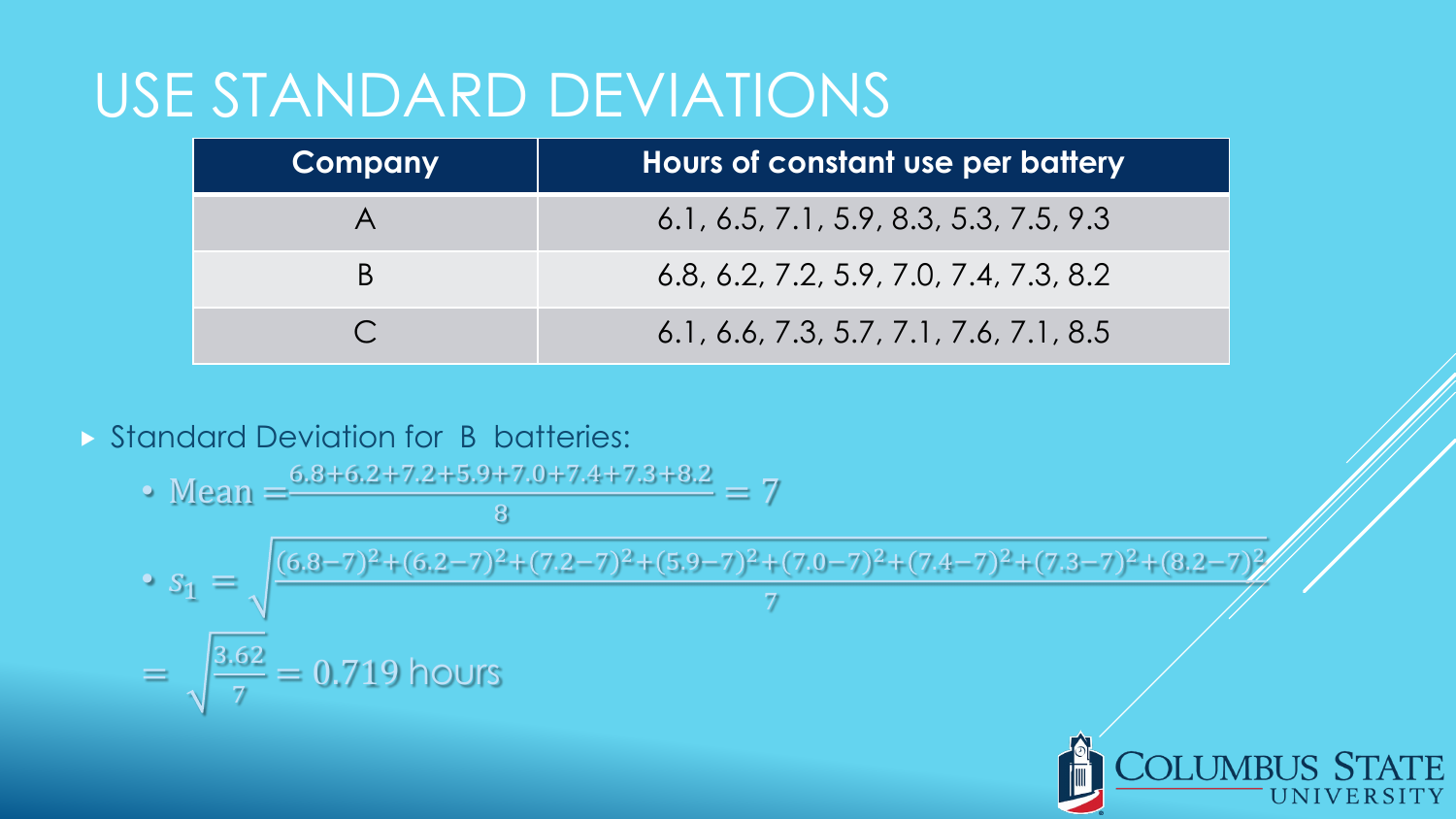| Company | Hours of constant use per battery        |
|---------|------------------------------------------|
|         | $6.2, 6.4, 7.1, 5.9, 8.3, 5.3, 7.5, 9.3$ |
| B       | $6.8, 6.2, 7.2, 5.9, 7.0, 7.4, 7.3, 8.2$ |
|         | $6.1, 6.6, 7.3, 5.7, 7.1, 7.6, 7.1, 8.5$ |

Standard Deviation for C batteries:

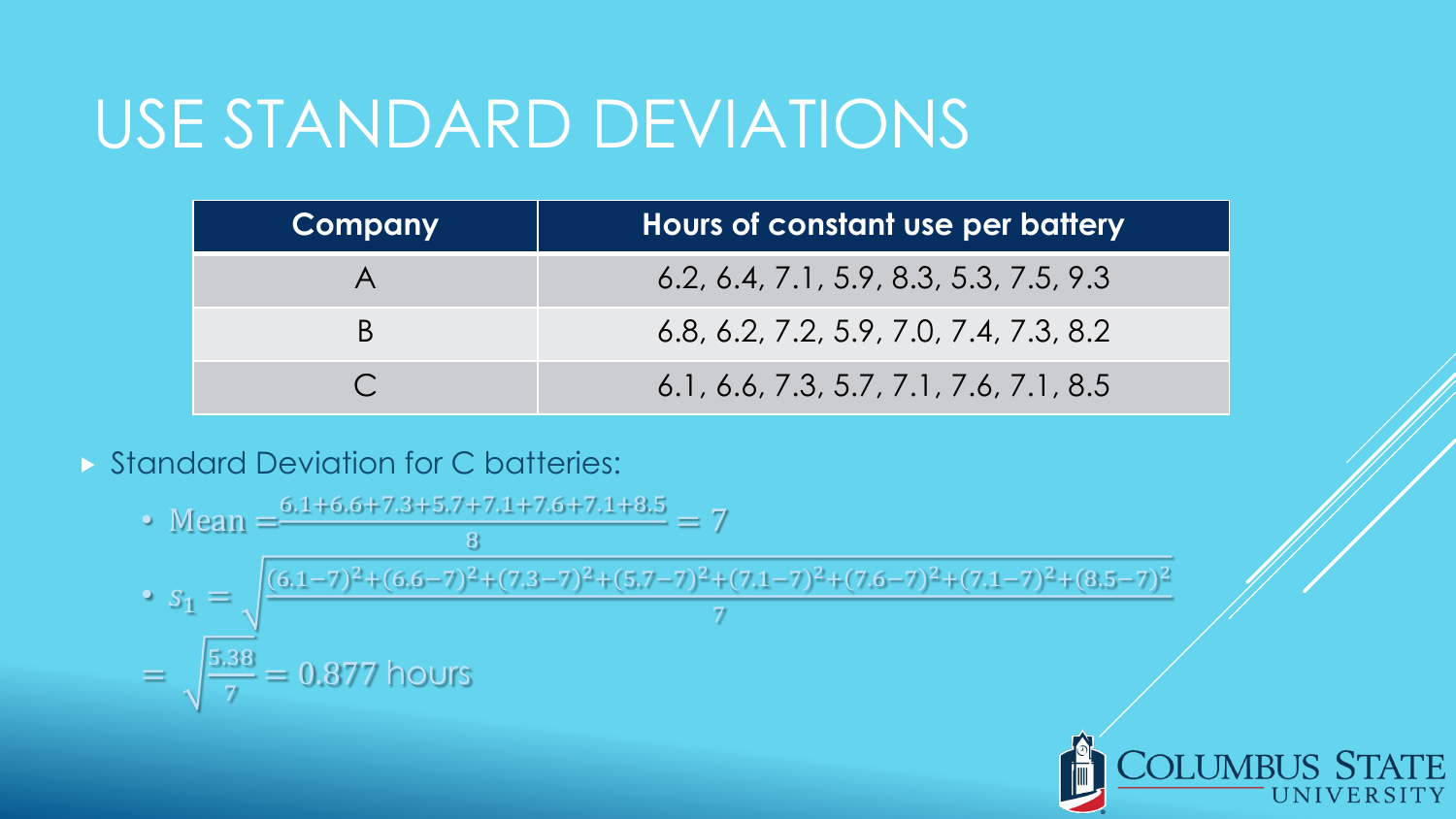The batteries from B company have the smallest standard deviation.

According to these results, the B company produces the most consistent batteries with regard to life expectancy under constant use.

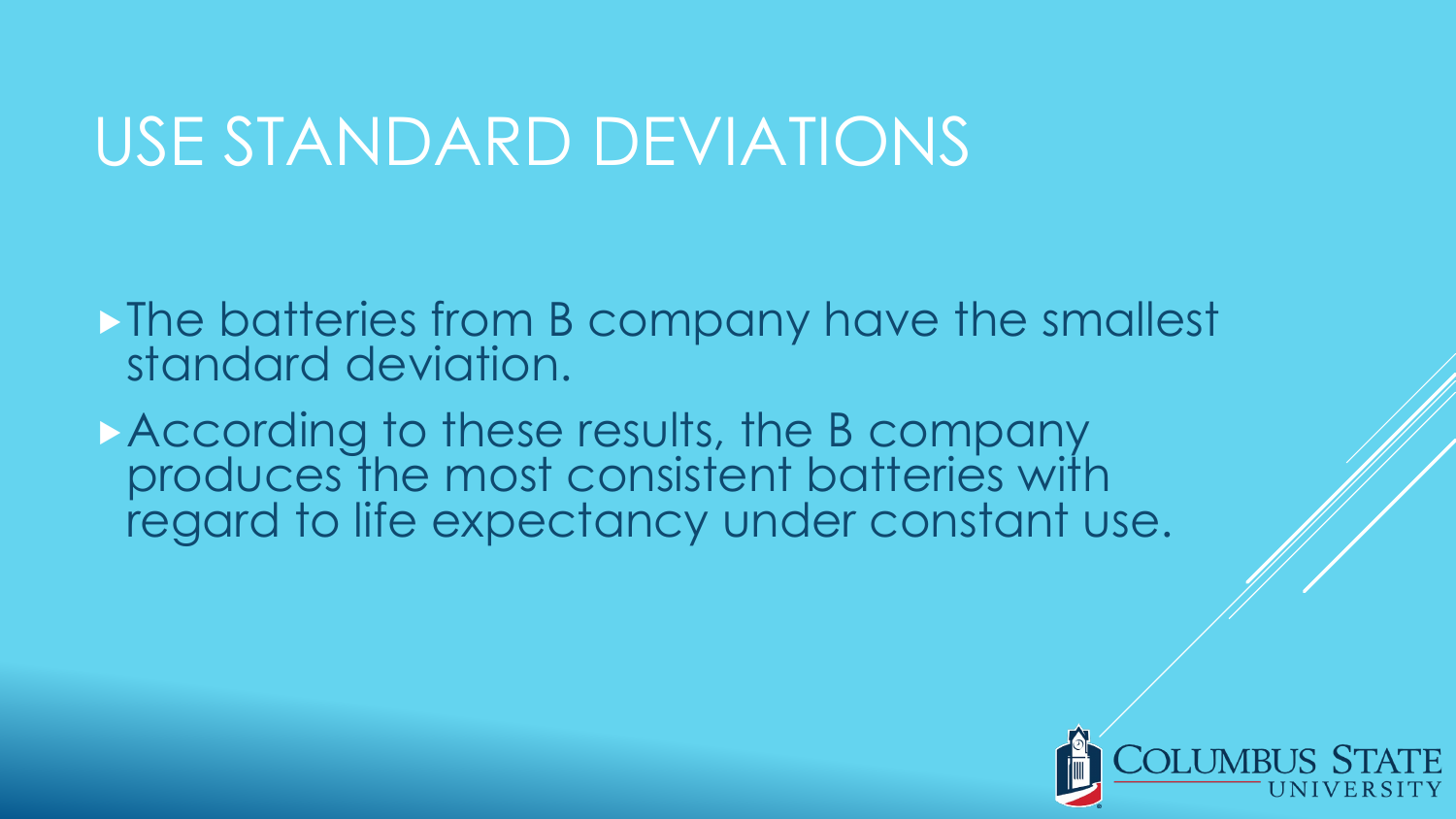#### THE VARIANCE

- A statistic known as the *variance* is also used as a measure of dispersion.
- **The variance** for a given set of data is the square of the standard deviation of the data.
- The mathematical notations that are used to denote standard deviations and variances are shown here:
	- $\triangleright$   $\sigma$  is the standard deviation of a population
	- $\triangleright \sigma^2$  is the variance of a population
	- *s* is the standard deviation of a sample
	- $\triangleright$  s<sup>2</sup> is the variance of a sample

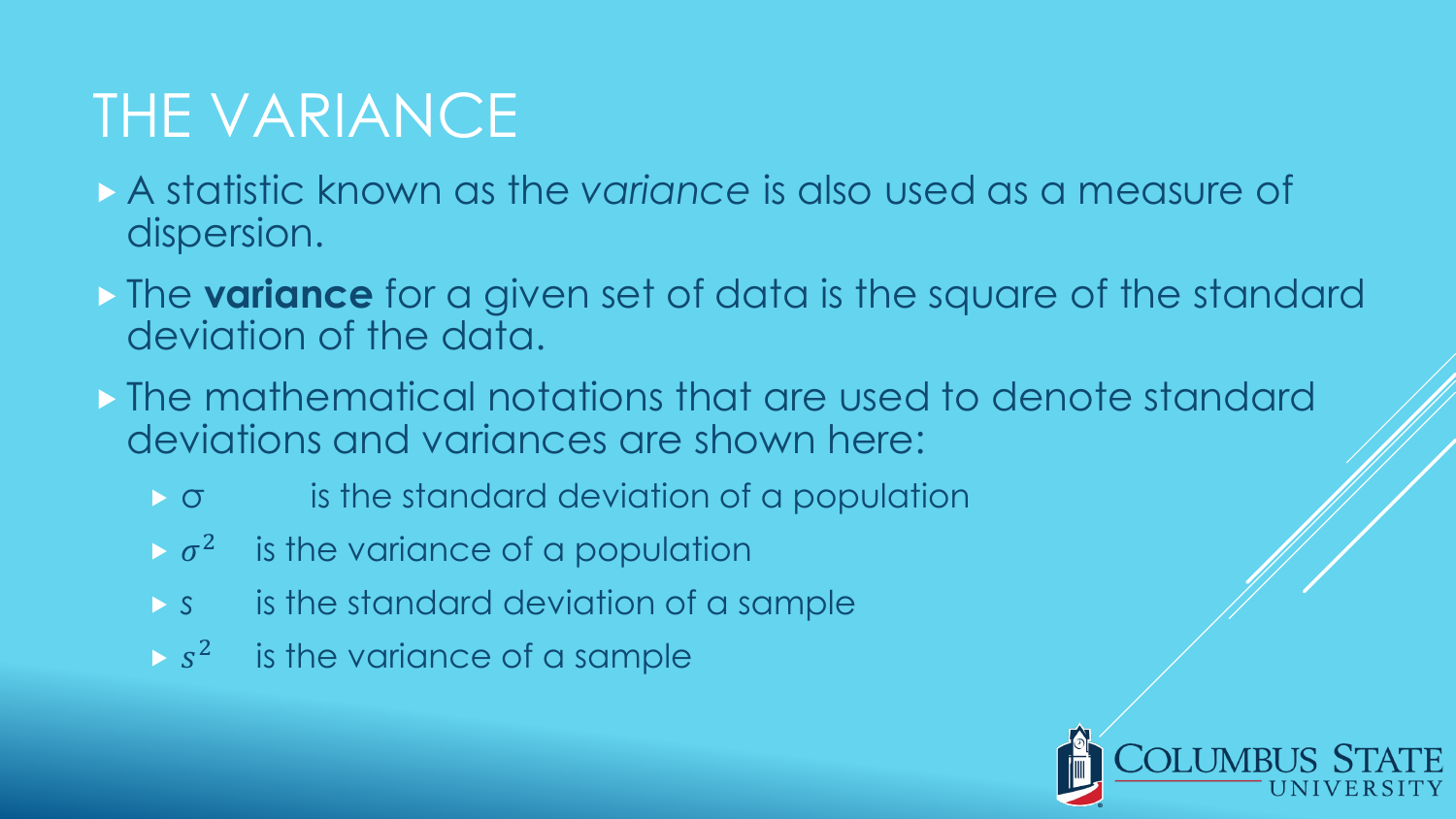#### FIND THE VARIANCE

Find the variance for the sample 3, 4, 7, 11, 15

- Recall that this is the sample from a previous example.
- In that previous example, we found  $s = \sqrt{25}$ . • Variance is the square of the standard deviation, thus the variance is  $s^2 = (\sqrt{25})^2$ 2  $= 25$

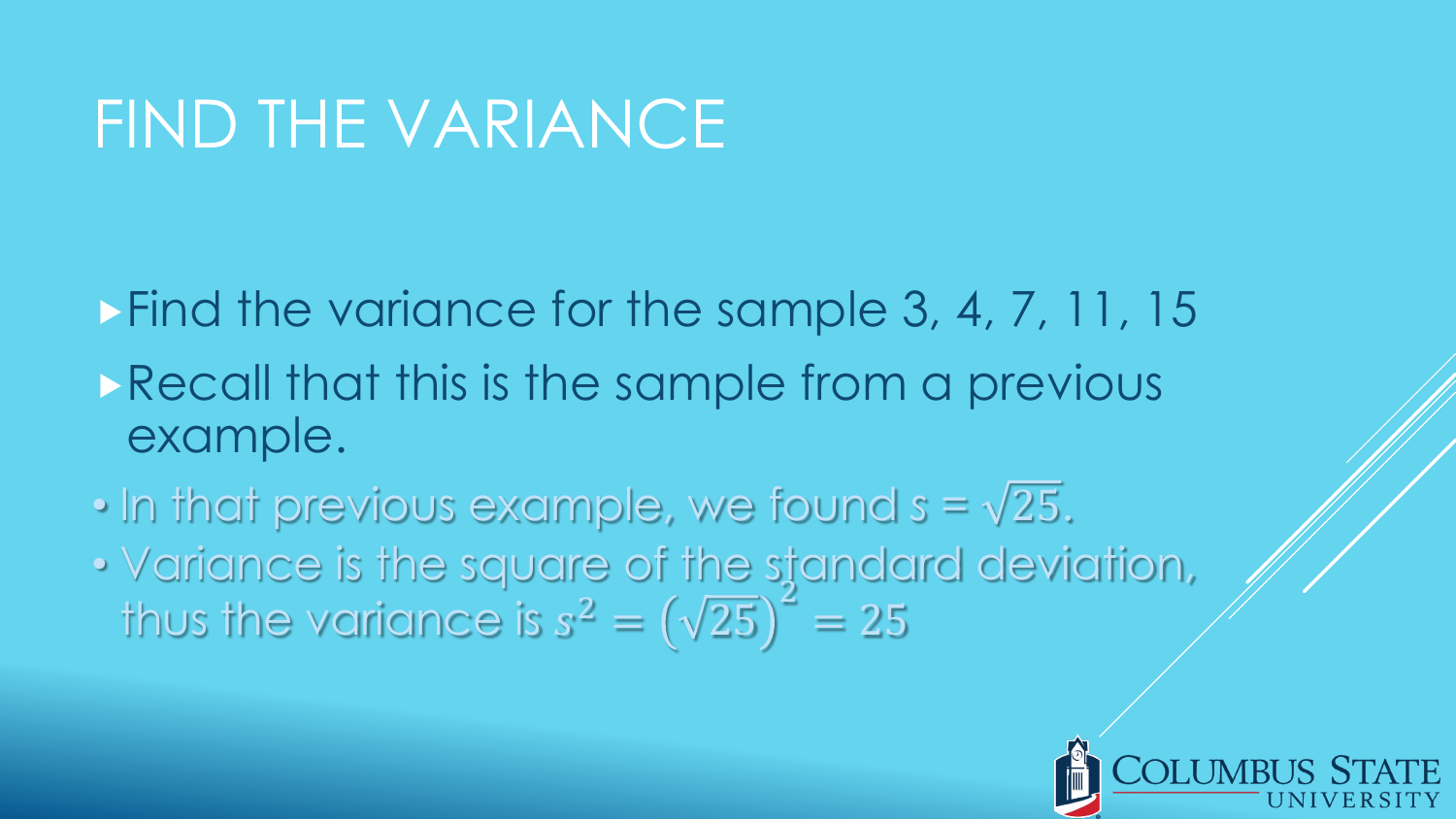### THE VARIANCE

**Can the variance of a data set be less** than the standard deviation of the data set?

• Yes. The variance is less than the standard deviation whenever the standard deviation is less than 1.